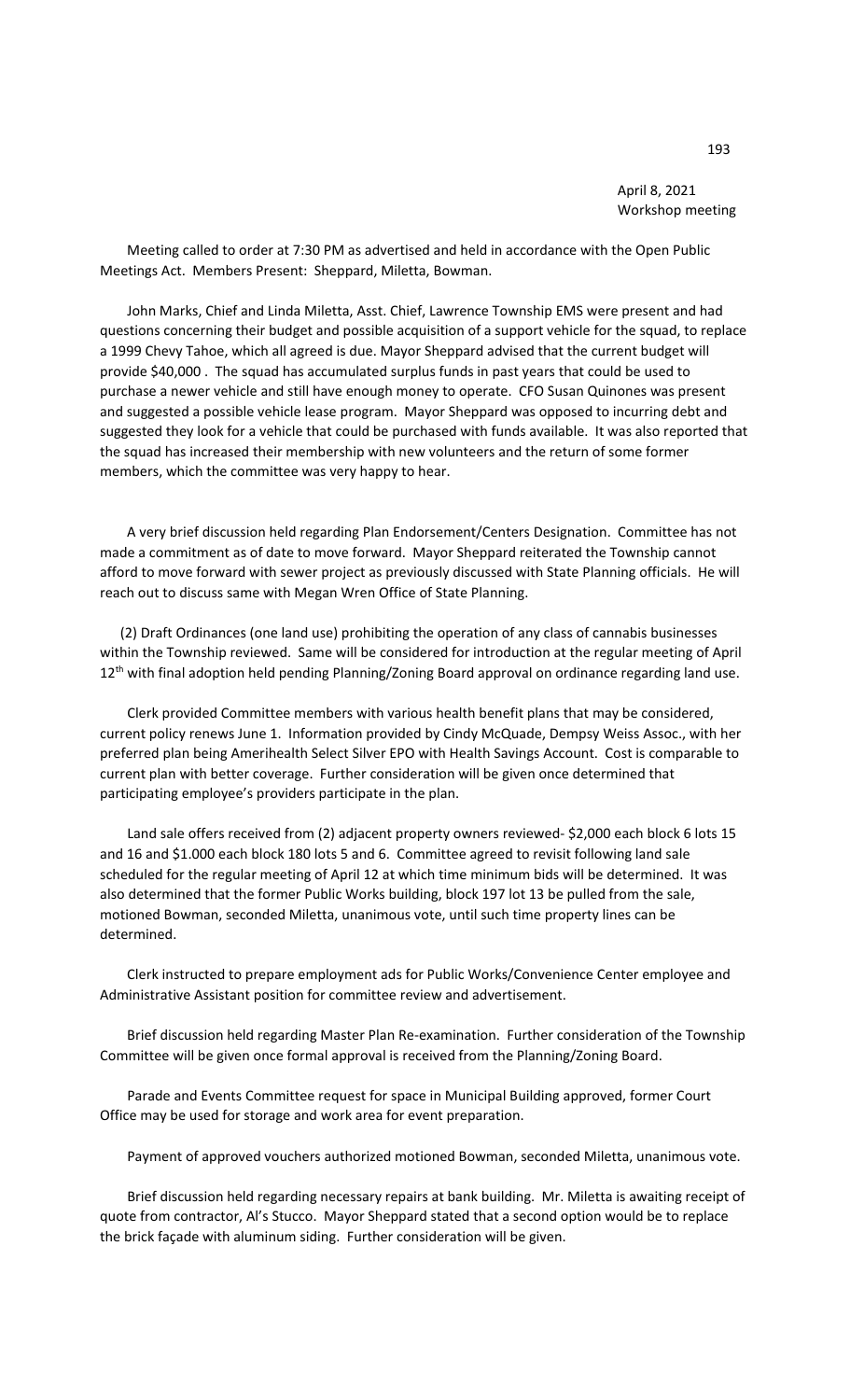April 8, 2021 Continued

 With no further business to discuss, meeting adjourned at 9:05 pm, motioned Bowman, seconded Miletta.

 $\overline{\phantom{a}}$  , and the contract of the contract of the contract of the contract of the contract of the contract of the contract of the contract of the contract of the contract of the contract of the contract of the contrac

Ruth Dawson, Clerk

 Monday April 12, 2021 Regular Meeting

 The regular monthly meeting of the Lawrence Township Committee was called to order at 7:30 PM as advertised and held in accordance with the Open Public Meetings Act. Members present: Sheppard, Miletta, Bowman.

Following the pledge of allegiance minutes of the March 4<sup>th</sup> and 8<sup>th</sup> meetings approved, motioned Bowman, seconded Miletta, unanimous vote. Reports for the month of March accepted motioned Miletta, seconded Bowman, unanimous vote.

Land sale conducted as advertised, with the following results:

| <b>Block</b> | Lot(s)             | <b>Bidder</b>                 | <b>Purchase Price</b> |
|--------------|--------------------|-------------------------------|-----------------------|
| 12           | 16, 17, 18, 19, 20 | <b>Regalbuto Builders LLL</b> | 20,000.00             |
| 25           | 10, 11, 12, 13     | <b>Regalbuto Builders LLL</b> | 20,000.00             |
| 25           | 14, 15, 16, 17     | <b>Regalbuto Builders LLL</b> | 20,000.00             |
| 47           | 9, 10, 11, 12      | <b>Regalbuto Builders LLL</b> | 15,000.00             |
| 35           | 144                | Michael M. Powers III         | 2,000.00              |
| 173          | 6, 7, 8            | Joseph Sutton                 | 14,400.00             |
| 187          | $\mathcal{P}$      | Paul A. Gilson                | 13,000.00             |
|              |                    |                               |                       |

Each bid accepted separately by the Township Committee, approved unanimous vote.

 Resolution 2021-26, Emergency Temporary Appropriation in the amount of \$48,000 for Engineering/Reconstruction of Thompson Road approved, motioned Miletta, seconded Bowman, unanimous vote. Fralinger authorized to move forward with survey, design and bidding documents as proposed, motioned Bowman, seconded Miletta, unanimous vote.

 Resolution 2021-27, Confirming land sale, block 45 lot 11 sold to William Holbrook December 14, 2020 in the amount of \$1,000.00, and authorizing Mayor Sheppard to execute deed, Resolution approved, motioned Miletta, seconded Bowman, unanimous vote.

 Resolution 2021-28, Certification of the governing body that hiring practices are in compliance with N.J.S.A. 40A:4-5, approved, motioned Bowman, seconded Miletta, unanimous vote.

 Public hearing opened as advertised, Ordinance No. 2021-423, Updated Stormwater Control Ordinance. Receiving no public comment, the hearing was closed and the ordinance adopted, motioned Miletta, seconded Bowman, unanimous vote.

 Calendar year 2021 Model ordinance to Exceed the Municipal Budget Appropriation Limits and to Establish a Cap Bank, Ordinance No. 2021-424, approved on first reading, motioned Bowman, seconded Miletta, unanimous vote. Further consideration for final adoption will be given following a public hearing scheduled for the regular meeting of May 10.

 Ordinance No. 2021-425, An Ordinance of the Township of Lawrence Prohibiting the Operation of any Class of Cannabis Businesses Within its Geographical Boundaries, approved on first reading motioned